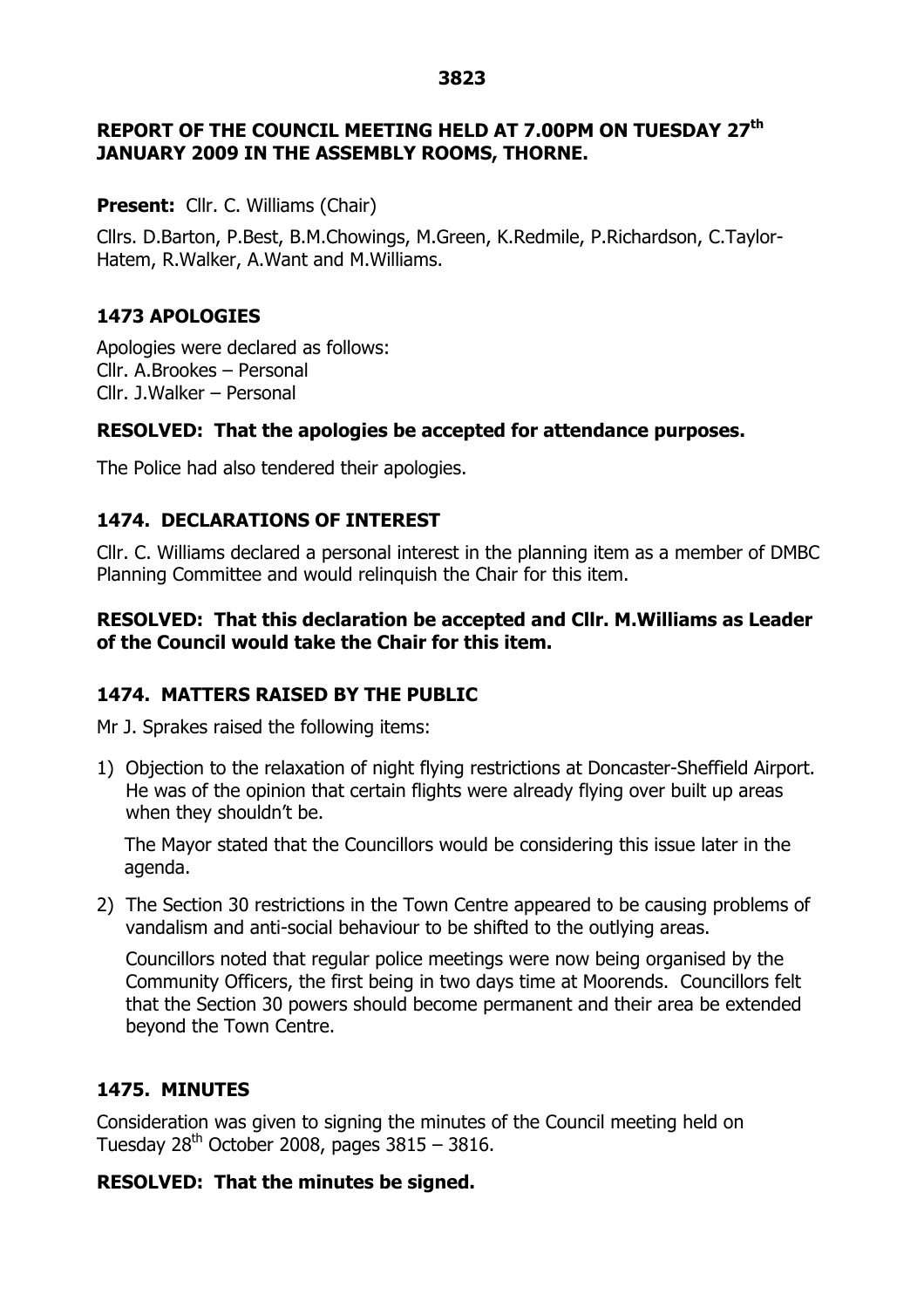## **1476. COMMITTEE REPORTS**

Consideration was given to the following reports:

**1476.1 Planning, Environmental, Amenities and Leisure - 18th November 2008.** Pages 3817 to 3819.

## **RESOLVED: That the report be approved.**

**1476.2 Policy, Development, Finance and Staffing – 16th December 2008.** Pages 3820 to 3822.

# **RESOLVED: That the report be approved.**

# **1477. ACCOUNTS PAYABLE**

Consideration was given to Statement of Accounts Payable to 31st December 2008, Vouchers 265 to 302.

## **RESOLVED: That the accounts payable be approved.**

# **1478. PLANNING APPLICATIONS**

# **i) 08/03469/CON**

Consultation by Doncaster Sheffield Airport on Variations to Agreement under Section 106 of the Town and Country Planning Act 1990 to upgrade night noise provisions and alter restrictions on night cargo operations at Robin Hood Airport , Hayfield Lane, Auckley, Doncaster for Doncaster Sheffield Airport Ltd.

Councillors were mindful of the importance of the airport for local jobs and the local economy but were concerned that some flights seemed to be straying over built-up areas.

## **RESOLVED: That although the Council as a whole would not make an objection, individual Councillors were free to make any objections they wished directly.**

# **1479. PRECEPT**

Since no capital receipts had been forthcoming following the draft budgets brought before the Council on  $17<sup>th</sup>$  December 2008 it had been necessary to make an additional provision of £10000 for possible loan charges in 2009-10 together with a saving of £10000 which had been made on the Coulman Project following the final valuation.

# **RESOLVED: That the precept for 2009-10 be £33097.60 (Unanimous).**

## **1480. FINANCIAL REPORT**

Consideration was given to the financial reports for months 7 and 8 of the current financial year. It was noted that it was a struggle keeping the utility bills under control and that these were being closely monitored.

# **RESOLVED: That the report be approved.**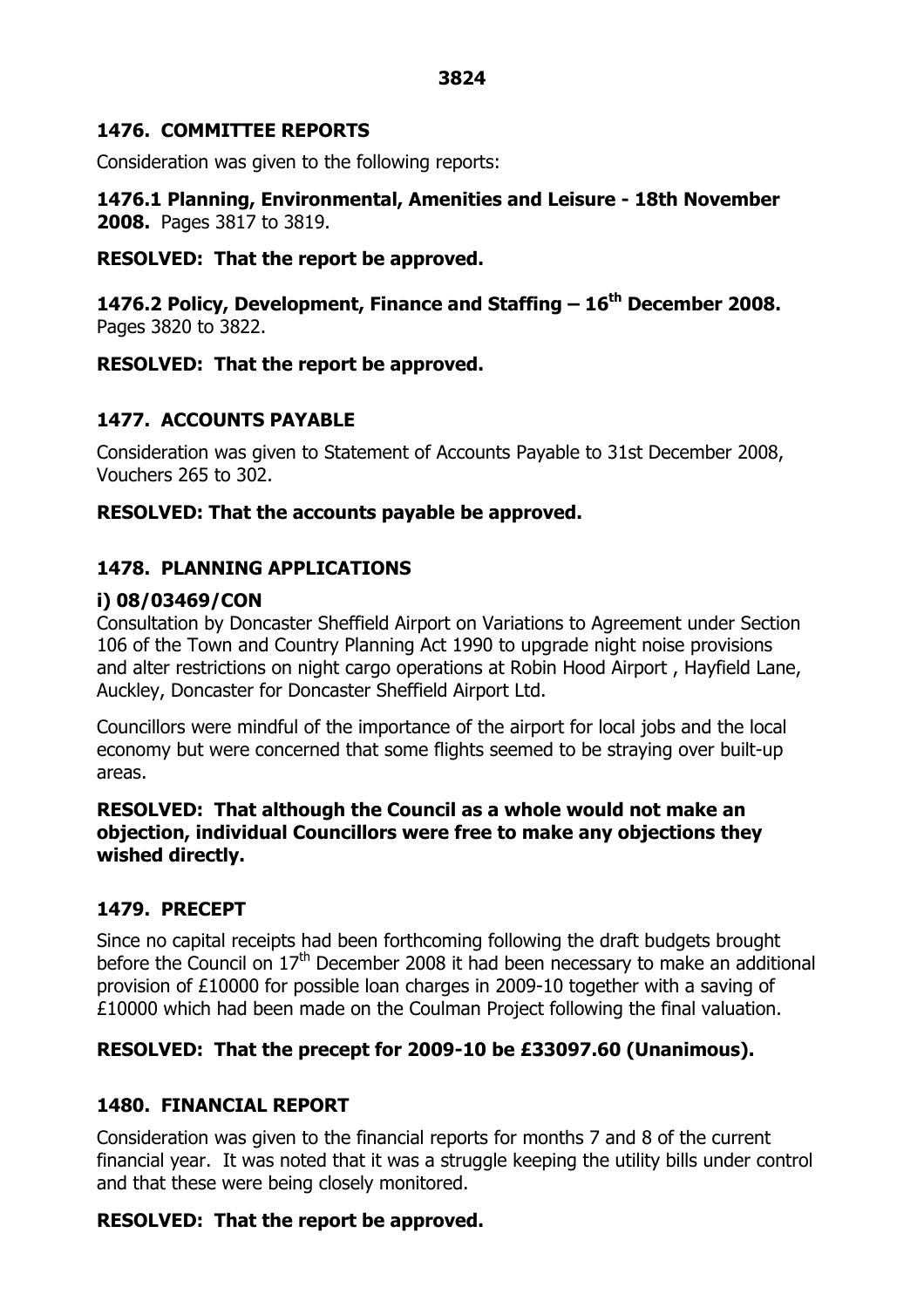#### **3825**

### **1481. STANDING ORDER 58**

Consideration was given to invoking Standing Order 58 in view of the confidential nature of the business about to be transacted.

### **RESOLVED: That the implementation of Standing Order 58 be invoked to allow Councillors to consider confidential matters.**

### **1482. OVERTIME**

Consideration was given to the overtime report to  $27<sup>th</sup>$  December 2008.

### **RESOLVED: That the overtime report be approved.**

### **1483. STAFFING MATTERS**

It was noted that Staff No. C010 was to take his tractor test in February. Councillors would be made aware of the result.

End of meeting.